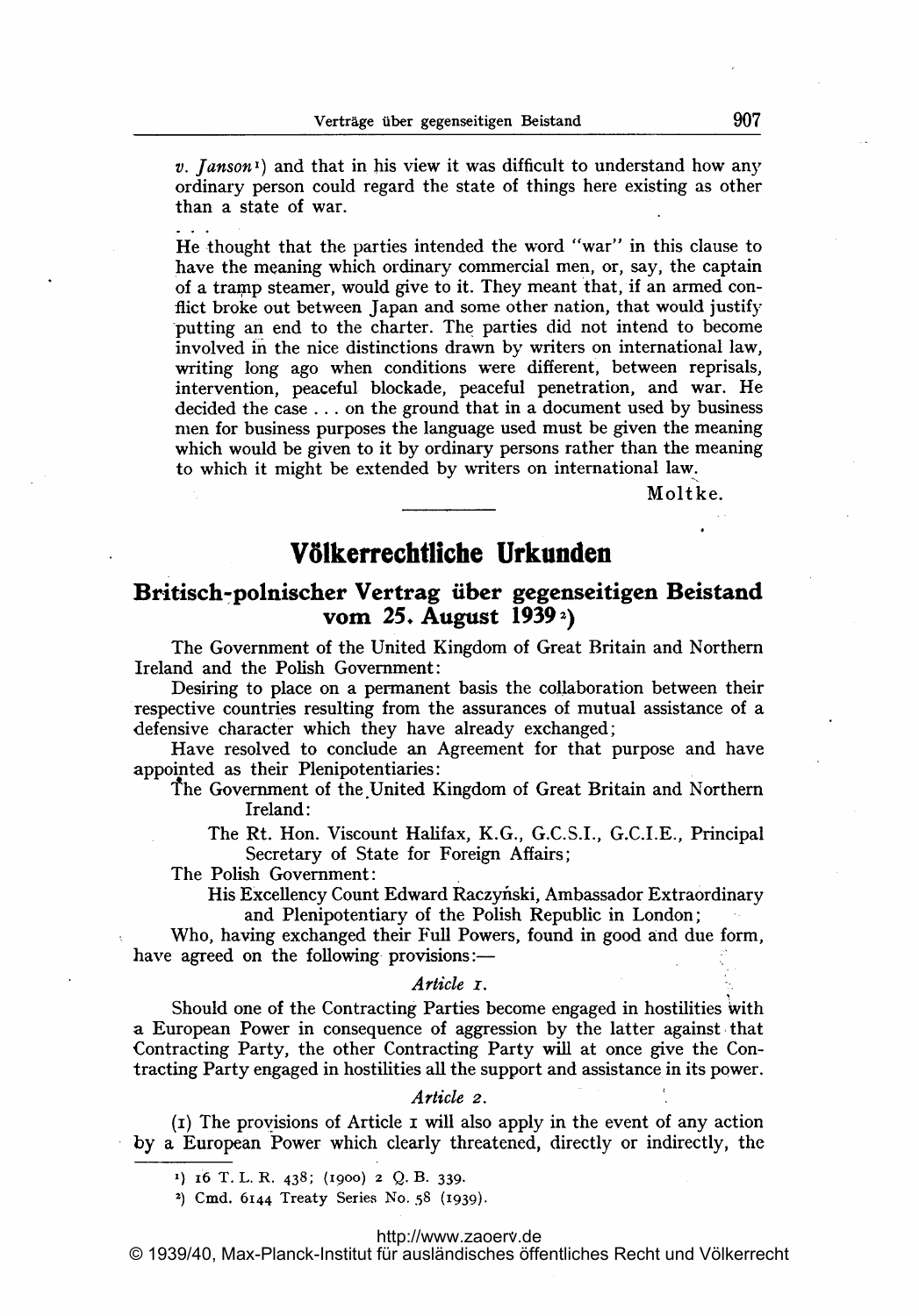independence of one of the Contracting Parties, and was of such a nature that the Party in question considered it vital to resist it with its armed forces.

(2) Should one of the Contracting Parties become engaged in hostilities with <sup>a</sup> European Power in consequence of action by that Power which threatened the independence or neutrality of another European State in such <sup>a</sup> way as to constitute a clear menace to the security of that Contracting Party, the provisions of Article <sup>i</sup> will apply, without prejudice, however, to the rights of the other European State concerned.

#### Article 3.

Should a European Power attempt to undermine the independence of one of the Contracting Parties by processes of economic penetration or in any other way, the Contracting Parties will support each other in resistance to such attempts. Should the European Power concerned thereupon embark on hostilities against one of the Contracting Parties, the provisions of Article  $\tau$ will apply.<br>  $A$ rticle 4.

The methods of applying the undertakings of mutual assistance provided for by the present Agreement are established between the competent naval, military and air authorities of the Contracting Parties.

#### Article 5-

Without prejudice to the foregoing undertakings of the Contracting Parties to give each other mutual support and assistance immediately on the outbreak of hostilities, they will exchange complete and speedy information concerning any development which might threaten their independence and, in particular, concerning any development which threatened to call the said undertakings into operation.

#### Article 6.

(i) The Contracting Parties will communica to each other the terms of any undertakings of assistance against aggression which they have already given or may in future give to other States.

(2) Should either of the Contracting Parties intend to give such an undertaking after the coming into force of the present Agreement, the other Contracting Party shall, in order to ensure the proper functioning of the Agreement, be informed thereof.

(3) Any new undertaking which the Contracting Parties may enter into in future shall neither limit their obligations under the present Agreement nor indirectly create new obligations between the Contracting Party not participating in these undertakings and the third State concerned.

### Article 7.

Should the Contracting Parties be engaged in hostilities in consequence of the application of the present Agreement, they will not conclude an armistice or treaty of peace except by mutual agreement.

### Article 8.

(i) The present Agreement shall remain in force for a period of five years.  $(2)$  Unless denounced six months before the expiry of this period it shall

© 1939/40, Max-Planck-Institut für ausländisches öffentliches Recht und Völkerrecht